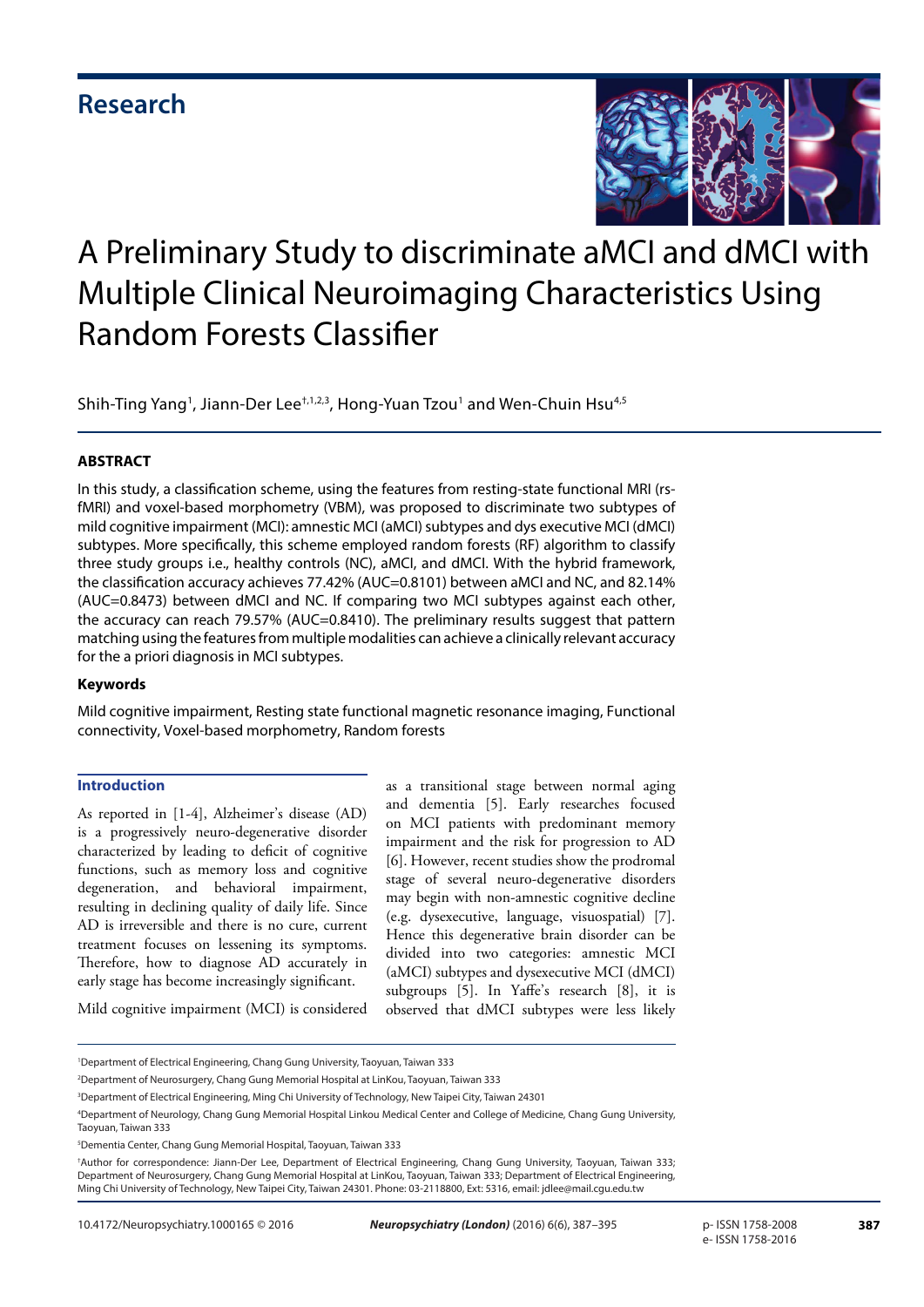# **Research** Yang

to convert to AD but had higher rates of death over five years than aMCI subgroups because these subgroups will have different etiologies and outcomes. In Huey's report [9], patients with dMCI were more likely to experience stroke, detected via MRI than patients with aMCI. Additionally, Chao's study [10] found that aMCI patients would show perfusion abnormalities in the medial parietal cortex, and dMCI patients would show perfusion abnormalities in the frontal cortex. It is, therefore, important to subdivide MCI groups to improve the effects of clinical treatment.

Generally speaking, functional MRI (fMRI) is a neuroimaging technique that is presumed to directly link specific cognitive activity to neurophysiological changes, such as functional cerebral hemodynamics. fMRI studies, based on blood oxygen level dependent (BOLD) contrast, have shown that cognitively intact older individuals that demonstrate a greater degree of activation in many literatures [11- 15]. Therefore, it appears that fMRI activation might be predictive of future cognitive decline during the prodromal stages of AD and MCI. The resting state functional MRI (rs-fMRI) of the brain is measured by spontaneous low frequency fluctuations in BOLD signal patterns across anatomical regions. A correlation of these low frequency fluctuating time courses, generated by their spontaneous activity, can be used to establish the degree of functional connectivity between regions. Examination of rs-fMRI connectivity might be an even more useful technique for observing the initial functionally related changes that occur in AD and prior to behavioral manifestations [16- 17]. Moreover, interest in rs-fMRI has steadily grown since its inception. Resting state functional connectivity has been shown to exist in a number of brain networks [18-19], has been revealed with data-driven analysis approaches [20-22], and has been found to be consistent across subjects [23]. These fluctuations are consistent with the concept of functional connectivity (FC) defined by Friston *et al.* [24] and are thought to represent alterations in blood flow and oxygenation caused by spontaneous neuronal activity [25]. Several recent studies have shown changes in low-frequency correlations for patients in pathological states, inclusive of AD [26,27]. Therefore, in this study, rs-fMRI can reflect spontaneous low-frequency fluctuations (  $<$  0.1 Hz) in BOLD signal and then be used

to investigate the functional architecture of the brain by measuring FC [28].

Voxel-based morphometry (VBM) [29-32] is an automated technique that uses statistics to identify differences in brain anatomy between groups of subjects. Thus, it can be employed to infer the presence of atrophy or, less commonly, tissue expansion in subjects with disease. The technique typically uses T1-weighted volumetric MRI scans and essentially performs statistical tests across all voxels in the image to identify volume differences between groups. For example, to identify differences in patterns of regional anatomy between groups of subjects, a series of *t* tests are performed at every voxel in the image. Regression analyses are then be performed across voxels to assess neuroanatomical correlates of cognitive or behavioral deficits. The technique has been applied to a number of different disorders, contributing to the understanding of how the brain changes in these disorders and how brain changes relate to characteristic clinical features. Therefore, in this study, we also employ VBM to discriminate the abnormal changes between aMCI and dMCI.

In previous studies described as above, whether rs-fMRI or VBM, can both display the differences of region variances and region positions of brain between different ethnic groups. One thing is worth noting that two methods are analyzed and compared in specific data using the statistical approach. In other words, variances of results displayed in these specific cases may not be applicable in all clinical data. To assess the reliability of results, we adopt random forests (RF) [33] for classification. Basically, RF is an ensemble classifier consisting of many decision trees, where the final predicted class for a test example is the mode of the predictions of all individual trees.

In summary, the objectives of this study are as follows:

- a) Examining the dysfunctions of brain regions and abnormal changes of FC in different MCI subtypes and normal individuals using rs-fMRI;
- b) Evaluating brain atrophy patterns in different MCI subtypes and normal individuals using VBM;
- c) Assessing the performance of combining these features (rs-fMRI / VBM / rs-fMRI + VBM) with RF to classify different study groups.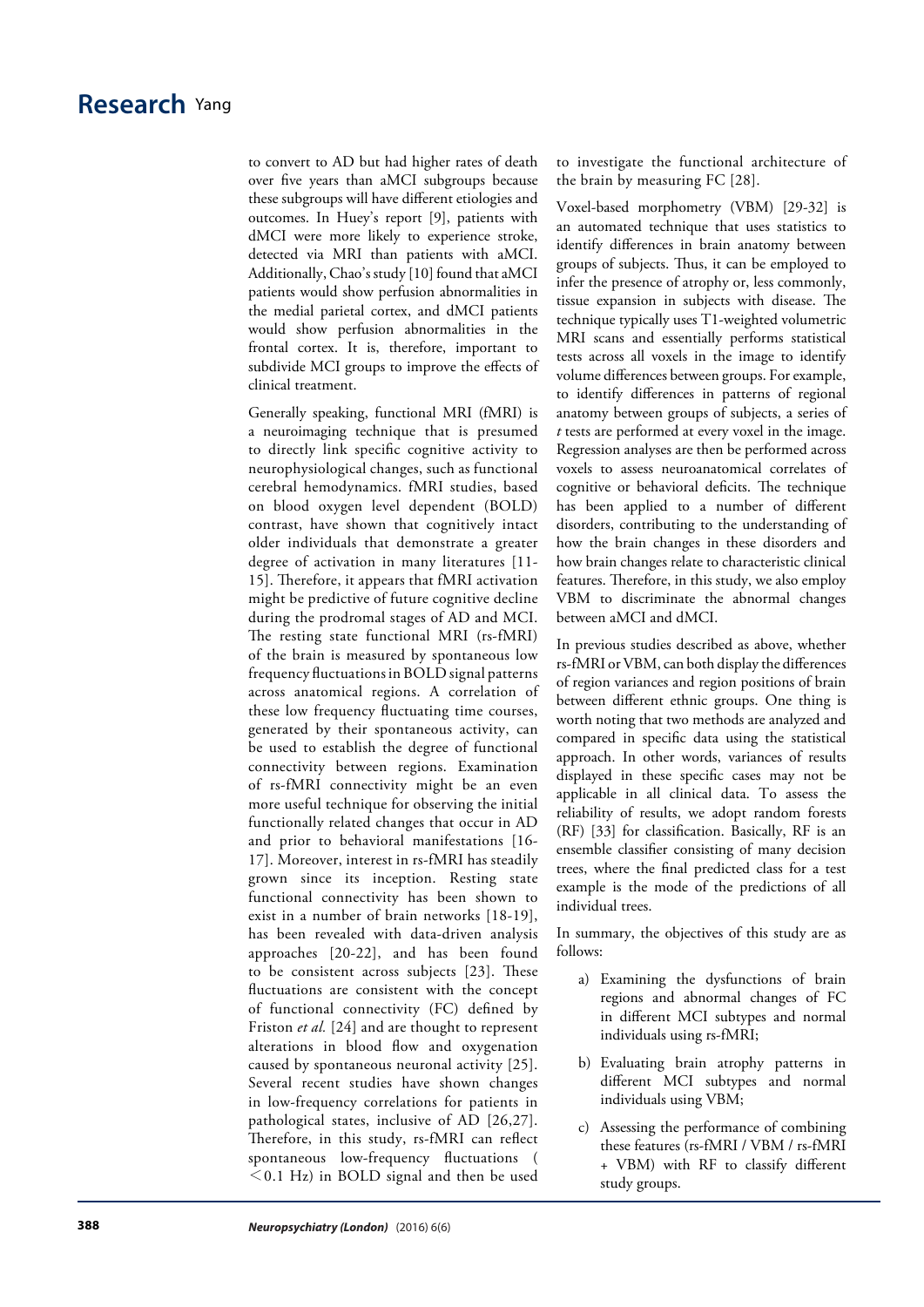#### **Methods**

### **Study population**

All MR image data adopted in this study were provided by Chang Gung Memorial Hospital, Lin-Kou, Taiwan. The degree of clinical severity for each participant was evaluated by experienced clinicians conducted independent semi-structured interviews which included a set of questions regarding the functional status of the participant, along with a standardized neurologic, psychiatric, and health examination. This interview generates an overall Clinical Dementia Rating (CDR) and Mini Mental State Examination (MMSE) score. The whole dataset consists of three groups comprising normal controls (NCs), aMCI and dMCI: 48 NCs (M/ F=26/22), 40 patients with aMCI (M/F=21/19), and 29 patients with dMCI (M/F=14/15). All study subjects gave written informed consent. Demographic information is provided in **Table 1**.

#### **MRI data acquisition**

The whole-brain structural and functional MRI scans were obtained by a 3-Tesla MR scanner (Magnetom Trio with TIM system, Siemens, Erlangen, Germany). T1-weighted images were acquired by magnetization-prepared 180 degrees radio-frequency pulses and rapid gradientecho (T1-MPRAGE) series. The following imaging parameters were used: repetition time  $(TR)=2000$  ms, echo time  $(TE)=4.16$  ms, and flip angle=9 degrees. The results were represented as a 224  $\times$  256 matrix, and slice thickness=1 mm in 160 slices.

BOLD rs-fMRI data were acquired in four runs lasting four minutes each by means T2\*-weighted echo planar imaging (EPI) free induction decay (FID) sequences applying the following parameters: TR=1671 ms, TE=35 ms, matrix size=64×64, field of view  $(FOV)=256$  mm, in-plane voxel size= $4 \times 4$  mm, flip angle=75 degrees, slice thickness=4mm and no gap. Functional volumes consisted of 30 trans-axial slices. All subjects were asked to relax, stay awake, and don't need to do anything [34].

#### **Diagnostic criteria**

The clinical work-up included a thorough medical history, physical examination, and neuropsychological testing. The following four key cognitive domains were assessed: memory, executive function, language, and visuospatial

| Table 1: Demographic data and cognitive scores. |                       |                  |                  |  |
|-------------------------------------------------|-----------------------|------------------|------------------|--|
| Group                                           | <b>Normal control</b> | aMCI             | dMCI             |  |
| Individuals (Male/Female)                       | 48 (26/22)            | 40 (21/19)       | 29(14/15)        |  |
| Mean age (yrs)                                  | $64.36 \pm 6.26$      | $67.47 \pm 8.53$ | $65.62 \pm 5.47$ |  |
| <b>Education time (yrs)</b>                     | $9.54 \pm 4.17$       | $7.12 \pm 4.93$  | $9.87 \pm 4.58$  |  |
| <b>MMSE</b> scores                              | $28.72 \pm 1.03$      | $24.93 \pm 4.25$ | $27.87 \pm 0.99$ |  |
| <b>CDR</b> scores                               | $0.00 + 0.00$         | $0.50 \pm 0.00$  | $0.19 \pm 0.15$  |  |

skills. All subjects were screened for the presence of depressive symptoms using either the Hamilton Depression Rating Scale (NC) or the Cornell scale for depression in dementia (aMCI and dMCI). Patients with depression were excluded.

The mini mental state examination (MMSE) and clinical dementia rating (CDR) were used to quantify the severity of symptoms of dementia. aMCI and dMCI patients were diagnosed after an extensive clinical evaluation. The clinical phenotype of MCI was determined according to the criteria by Petersens *et al*. [5]. Cognitively healthy controls were free of cognitive impairment as judged by clinical assessment, neuropsychological testing, and clinical dementia rating.

#### **Pre-processing of structural and functional MR images**

In order to compare the data from several scans and / or research subjects, all the brain images have to be in the same 3D space. In this study, spatial normalization was performed using statistical parametric mapping software (SPM8) [35]. Spatial normalization is a procedure to register a MRI data set to a standard coordinate system [36]. Therefore, each voxel is thus comparable with the other registered MRI or a reference template. The normalization herein was performed by using a 12-parameter affine transform and a Bayesian framework to a T1 weighted MRI template, provided by ICBM, NIH P-20 project [37].

In addition to spatial normalization, EPI volumes were also processed using SPM8 including steps with an order of slice timing correction (the first 10 volumes of each functional time series were excluded from analysis in advance), head motion correction, and spatial smoothing with 8 mm isotropic full-width-at-half-maximum Gaussian kernel.

#### **Image analysis of rs-fMRI**

rs-fMRI analysis was performed and the FC was identified using Resting-state fMRI data analysis Toolkit (REST) [38] in this study. In order to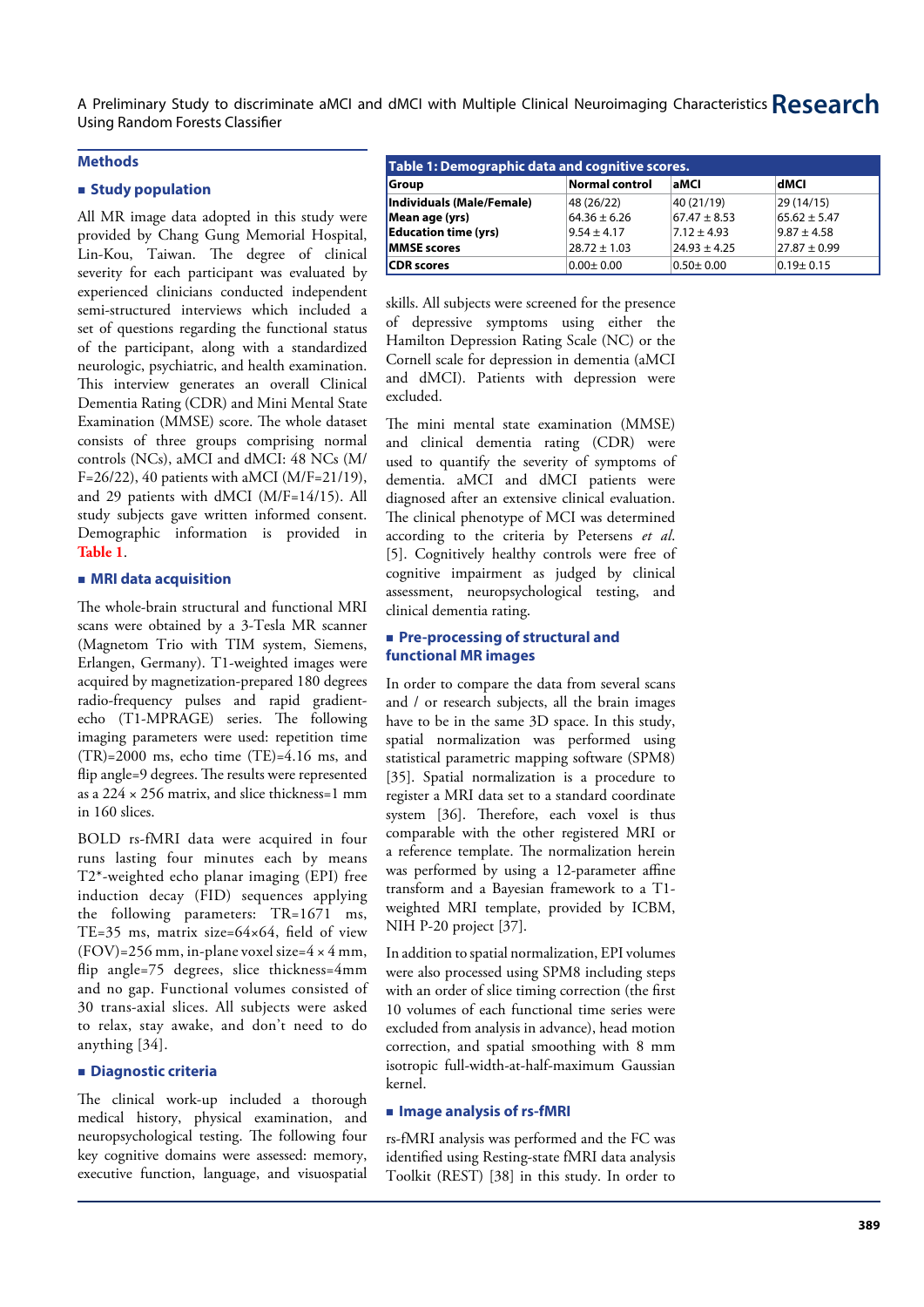obtain required FC, some possible spurious variances (e.g. signals from a region centered in cerebrospinal fluid and white matter, or global signal averaged over whole brain) must be removed using linear regression. Power spectrum of low-frequency signals was collected using temporally band-pass filter (0.01 ~ 0.08 Hz). To get FC maps, Pearson's correlation coefficient was calculated between residual time series of every seed point in a hemisphere and those of every vertex in the other (target) hemisphere, as shown in Eq. (1).

$$
r = \frac{\sum_{i=1}^{n} (X_i - \overline{X})(Y_i - \overline{Y})}{\sqrt{\sum_{i=1}^{n} (X_i - \overline{X})^2 \sqrt{\sum_{i=1}^{n} (Y_i - \overline{Y})^2}}}
$$
(1)

where *r* is Pearson correlation coefficient, *X̅*and *Y̅* are the mean values of time course *X* and *Y*, respectively. Seed point is predefined centered at a coordinate [0, -56, 30] within posterior cingulate cortex (PCC) in REST software. Individual Pearson correlation *r*-maps were converted to normally distributed Z-maps by using Fisher's Z transformation, as shown in Eq. (2). Finally, all Fisher's Z-maps were entered into a two-tailed one-sample t-test to detect the regions showing significant FC with PCC.

$$
Z = \frac{1}{2} [\ln(1+r) - \ln(1-r)]
$$
 (2)

**Image analysis of VBM**

In general, VBM used statistic algorithm to identify differences in brain anatomy between different groups of subjects, which in turn can be used to infer the presence of atrophy or tissue expansion in subjects with disease. Here, we adopted VBM to calculate differences in patterns of regional atrophy between groups of NCs, aMCI, and dMCI.

In order to observe the atrophy in gray matter of brain, all T1-weighted images were segmented into gray matter (GM), white matter (WM), and cerebrospinal fluid (CSF) based on the intensity of the image as well as prior probability maps which indicate the likelihood of finding a given tissue class at a given location. General linear model and the theory of Gaussian random fields were adopted in VBM to find the significance in statistics, as shown in Eq. (3).

$$
F_{\text{discrepancy}} = \frac{A}{B}
$$
  

$$
A = \frac{\Delta R^2}{m}, \quad B = \frac{R^{*2}}{n - m - o - 1}
$$
 (3)

where *n* is number of subjects, *m* is number of voxelwise covariates, *o* is number of nonvoxelwise covariates, *ΔR2* is the difference in the proportion of variance, and *R\*2* is proportion of total variance.

#### $\blacksquare$  Specific volume features extraction

In analytic steps of rs-fMRI and VBM, we extract significant differences in brain regions of NCs, aMCI, and dMCI. These results reflect the degree of difference between different ethnic groups in a specific area. In order to increase the discriminative features used in the subsequent classification, FreeSurfer [39] was adopted to segment regions that are equivalent to rs-fMRI and VBM automatically.

#### **Random forests**

As shown in **Figure 1**, Random Forests (RF) [34] is a popular classifier consisting of a collection of tree-structured classifiers *R(x, Θ*<sub>*k*</sub></sub>), *k*=1, 2, 3..., where the  $\Theta$ <sub>*k*</sub> are independent identically distributed random vectors and each tree casts a unit vote for the most popular class at input *x*. The specialty of this combination is that each decision tree is built from a random vector of parameters. Basically, RF algorithm grows many decision trees. To classify a new object from an input vector, the input vector is run down each of the trees in the forest. Each tree gives a classification and each tree votes for the class. In RF, it was shown that the forest error rate depends on two things: correlation and strength. Increasing the correlation increases the forest error rate. On the contrary, increasing the strength of the individual trees decreases the forest error rate. The training set for each individual tree in a random forest is constructed by sampling *N* examples at random with replacement from the *N* available examples in the dataset. This is known as bootstrap sampling, and bagging describes the aggregation of predictions from the resulting collection of trees. As a result of the bootstrap sampling procedure, approximately one third of the available *N* examples are not present in the training set of each tree. These are referred to as the out-of-bag data of the tree, for which internal test predictions can be made. By aggregating the predictions of the out-of-bag data across all trees, an internal estimate of the generalization error of the random forest can be determined.

More specifically, at each node in a tree, *d* << *D* features are randomly selected, and the node is partitioned using the best possible binary split. RF error rate depends on both the correlation between trees  $\rho$  and the strength of the collection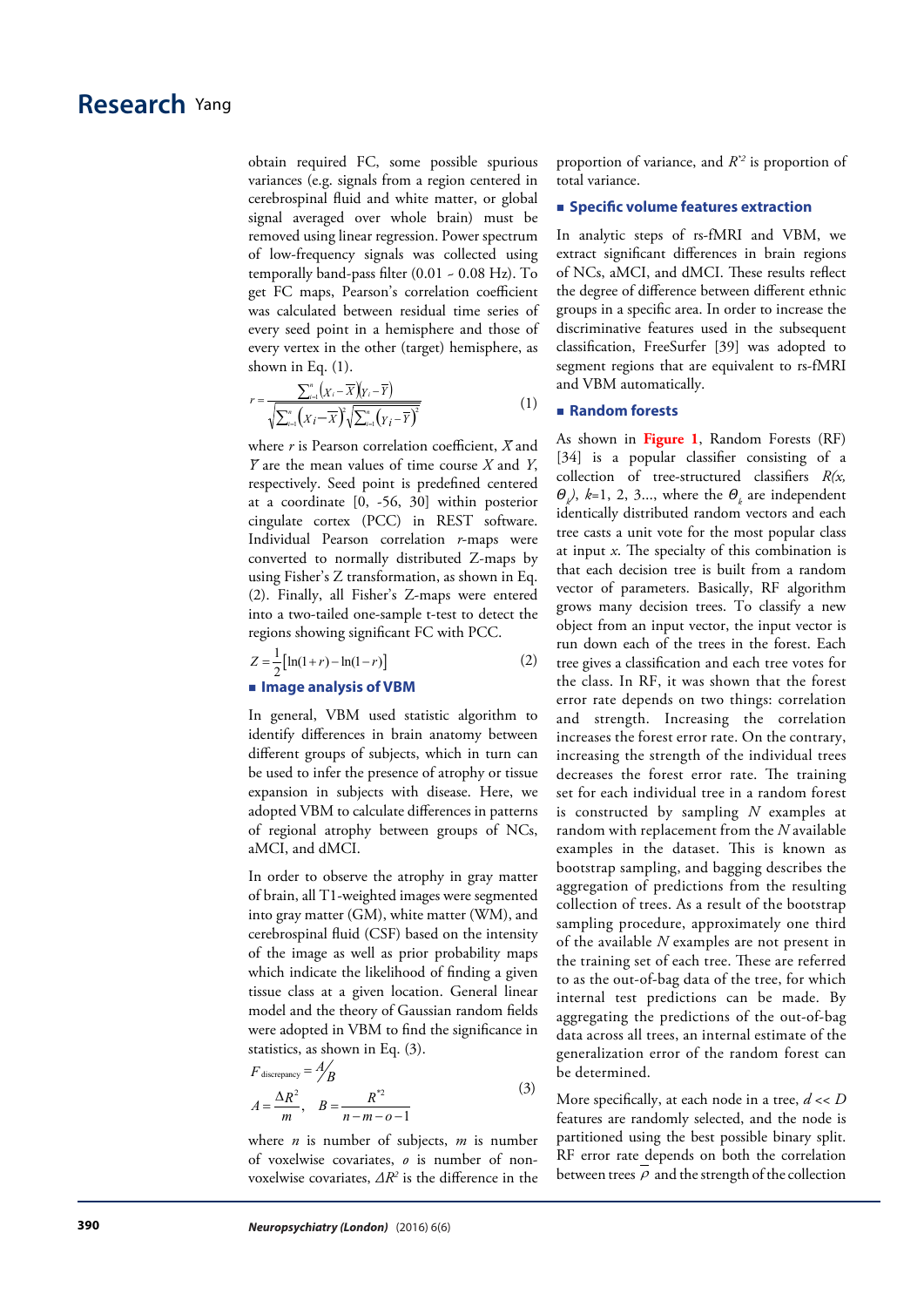of trees *s* [40], such that an upper bound for the generalization error is given by  $\overline{\rho}(1 - s^2)/s^2$ . A reduction in the selected value of d results in a corresponding reduction in both  $\rho$  and *s*. optimal range for d therefore exists, which is generally quite wide. The recommended default value for most applications is *d*= [32].

A parent node  $n_{\stackrel{\ }{\rho}}$  is partitioned into child nodes  $n_l$  and  $n_r$  according to an impurity criterion which aims to maximize the homogeneity of the child nodes with respect to the parent node. Impurity is assessed using Gini index  $I_{\alpha}$ , which measures the likelihood that an example would be incorrectly labeled if it were randomly classified according to the distribution of labels within the node. For two classes  $C_i$  and  $C_2$ , Gini index of a node *n* may be defined as Eq. (4)

$$
I_G(n) = 1 - \sum_{K=1}^{2} p_K^2
$$
 (4)

where pk is the relative proportion of examples belonging to class *K* present in the node *n*. Therefore, the range of Gini index is from minimum of zero to maximum value of (1 - 1 / *K*). A value of zero indicates that the node contains only examples belonging to a single class, and the maximum value indicates that the node contains examples belonging to both classes in equal proportions. The best possible binary split is the one which maximizes the improvement in Gini index  $\Delta I_G(n_p) = I_G(n_p) - p_l I_G(n_l) - p_r I_G(n_r)$ . Where  $p_l$  and  $p_r$  are the proportions of examples in node  $n_p$  that are assigned to child nodes  $n_p$ and *n r* , respectively. The Gini index can also be used to assess the relative importance of the various features for classification. A measure of the importance of an individual feature may be computed by summing the decreases in Gini index  $\Delta I_G$  occurring at all nodes in the forest which are partitioned based on that feature.

In this study, we divided all participants into two classes randomly: a) feature searching class, and b) classified (training-and-test) class. We used the cluster of feature searching to obtain statistical differences of rs-fMRI and VBM between three groups. 30 NCs (M/F=17/13), 30 patients with aMCI (M/F=16/14), and 15 patients with dMCI (M/F=7/8) are included in this cluster. The rest of data are belonging to the cluster of classification. In the experiment, leave-one-out cross-validation (LOOCV) is adopted to estimate dependable generalization error. LOOCV involves using a single observation from the original sample



**Figure 1:** The operating schema of random forests.

as the validation data, and the remaining observations as the training data. No random factors which will affect the experimental data, to ensure that the experiment can be replicated.

#### **Results and Discussion**

#### **Evaluation of rs-fMRI and VBM**

aMCI vs. NCs: **Figure 2** illustrates the differences of FC and VBM between NCs and aMCI. **Table 2** provides a list of the brain regions that have significant discrepancies, where +/- indicates the regions of increased / decreased FC or VBM in aMCI compared with NCs.

dMCI vs. NCs: **Figure 3** illustrates the differences of FC and VBM between NCs and dMCI. **Table 3** is the list of the brain regions that have significant discrepancies, where +/ indicates the regions of increased / decreased FC or VBM in dMCI compared with NCs.

aMCI vs. dMCI: **Figure 4** illustrates the differences of FC and VBM between aMCI and dMCI. **Table 4** provides a list of the brain regions that have significant discrepancies, where +/- indicates the regions of increased / decreased FC or VBM in aMCI compared with dMCI.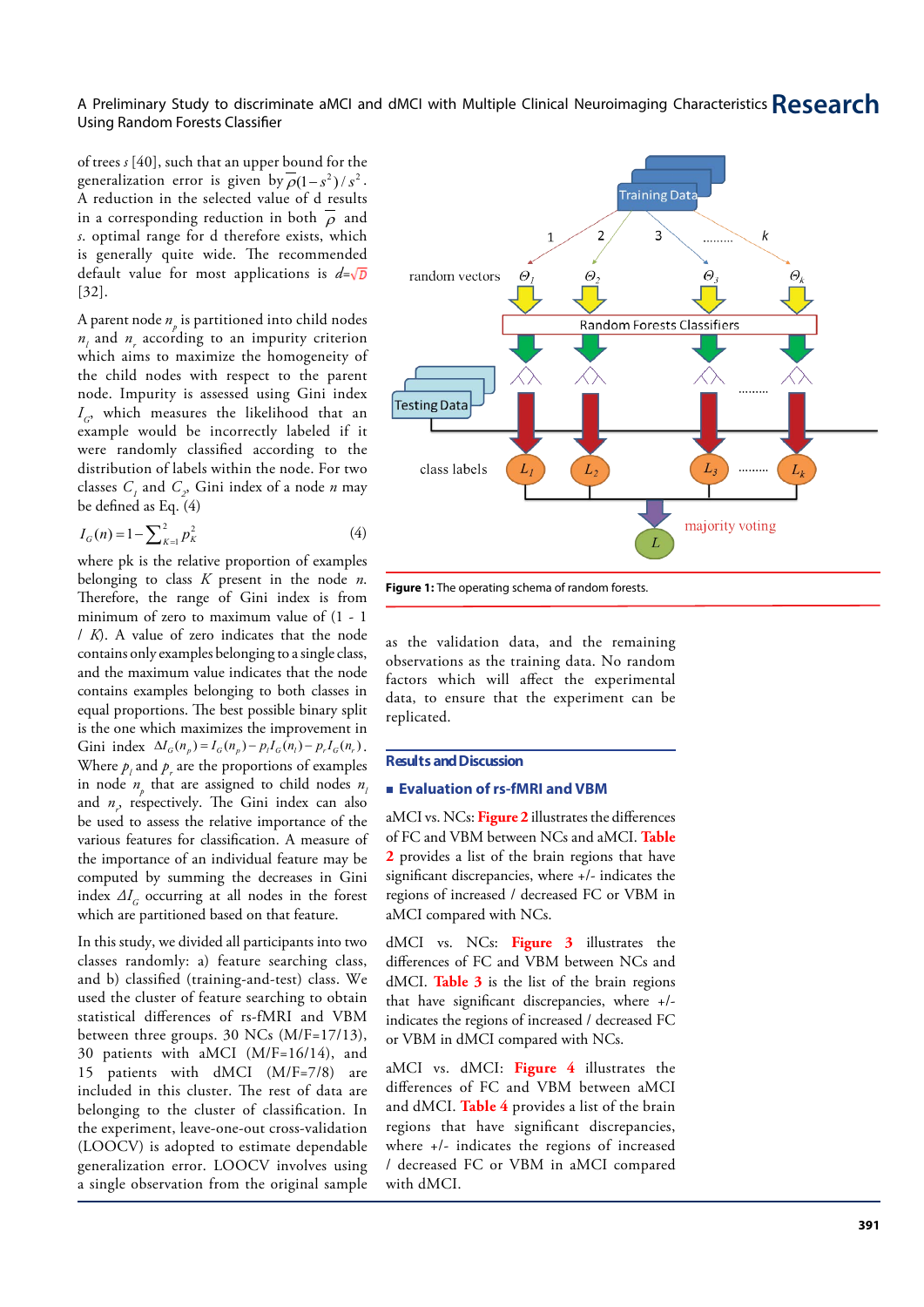# **Research** Yang



**Figure 2:** (a) FC differences between aMCI and NCs, (b) VBM differences between aMCI and NCs.

| <b>Region</b> | <b>Methods</b>                                   |                                                                          |  |
|---------------|--------------------------------------------------|--------------------------------------------------------------------------|--|
|               | rs-fMRI                                          | <b>VBM</b>                                                               |  |
|               | <b>Frontal Gyrus</b><br>- Inferior<br>- Superior | <b>Frontal Gyrus</b><br>- Medial<br>- Inferior<br>- Superior<br>- Middle |  |
| $^{+}$        | <b>Temporal Gyrus</b><br>- Superior<br>- Middle  | <b>Temporal Gyrus</b><br>- Superior<br>- Middle                          |  |
|               | Putamen                                          | Putamen                                                                  |  |
|               | Hypothalamus                                     | Hypothalamus                                                             |  |
|               | Declive                                          | Declive                                                                  |  |
|               | Caudate                                          | Parahippocampa Gyrus                                                     |  |
|               | <b>Postcentral Gyrus</b>                         |                                                                          |  |





**Figure 3:** (a) FC differences between dMCI and NCs, (b) VBM differences between dMCI and NCs.

#### **Evaluation of classification**

Classified accuracy (ACC), sensitivity (SEN), specificity (SPEC), and area under curve (AUC) were evaluated in the three test sets resulting from the LOOCV strategy as described above. The definition of accuracy, sensitivity and specificity are expressed in Eq.  $(5)$  – Eq.  $(7)$ , where TP=true positive, TN=true negative, FP=false positive, and FN=false negative. Here, we extract the brain regions that have statistically significant differences using rsfMRI and VBM algorithms. Next, we adopt significant regions' Z-scores and volumes corresponding to regions segmented by FreeSurfer as features, and then assessing the performance of combining these features (rsfMRI / VBM / rs-fMRI + VBM) with random forest decision tree (RF) to classify different testing data. **Table 5** is the list of all features we adopted and trained in this study, and the classification results for different types of features are summarized in **Table 6**.

*Accuracy (ACC)*=(TP + TN) / (TP +  $TN+FP+FN$  (5)

*Sensitivity or true positive rate (TPR)*=TP / (TP +  $FN)$  (6)

*Specificity or True Negative Rate (TNR)*=TN /  $(FP + TN)$  (7)

### **Discussion**

The resting brain activations in the betweengroup comparisons using REST toolkit are presented in **Table 2-4** and **Figures 2-4**. From experimental results, it is observed that the trend for brain activation in inferior frontal gyri, middle frontal gyri, and temporal gyri were detected, where NCs showed significant increasing. In comparisons of aMCI-dMCI pairs, dMCI patients also displayed same trend for activation in frontal gyri. Because dMCI patients belong to executive function impairments, this result is reasonable that FC is higher than aMCI group. The frontal lobe contains most of the dopamine-sensitive neurons in the cerebral cortex, is associated with working memory tasks and short-term memory tasks. This result also indirectly illustrates that aMCI patients reveal some problems in memory function comparing with NCs and dMCI patients. The dMCI patients did not reveal greater activations in any brain areas when compared to aMCI, but there was a significant decline in Brodmann area 6. Brodmann area 6 is composed of premotor cortex and supplementary motor area (SMA) that is believed to play a role in the planning of complex, coordinated movements. Trend for stronger activation was also detected in postcentral and middle occipital gyri (aMCI vs. NCs). aMCI patients also showed poor activation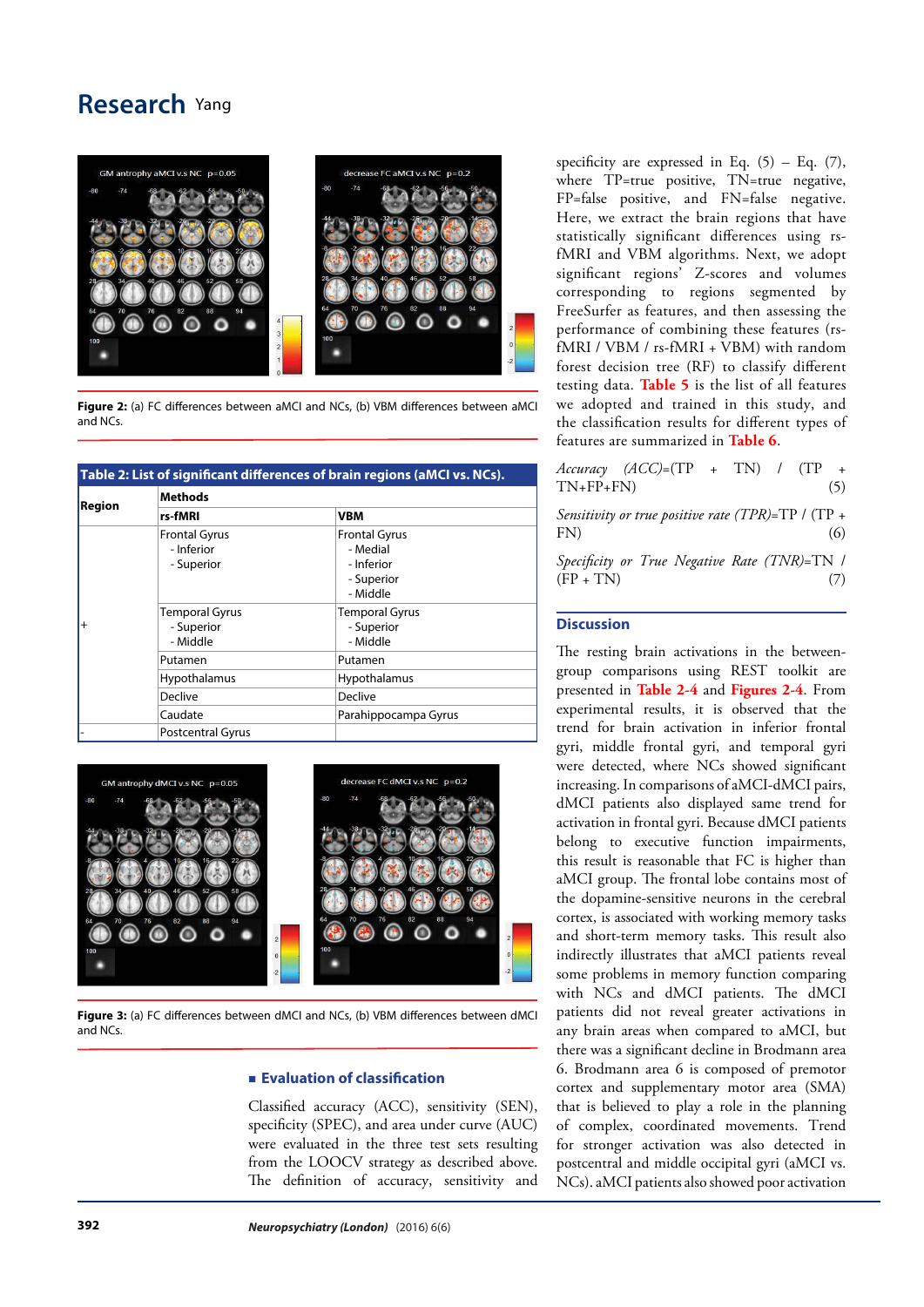in hypothalamus, putamen, and caudate, which is also associated memory function. Moreover, dMCI subjects also revealed lower activation in postcentral gyri and insula because they involve in primary motor areas.

Statistical significance of VBM structural results in the between-group comparisons are also presented in **Table 2-4** and **Figures 2-4**. Compared with NCs, aMCI subjects revealed a significant GM volume reduction in frontal gyri, parahippocampa gyri, and related regions in hypothalamus and putamen that controlled memory function. There was a trend towards more atrophy in frontal as well as parietal temporal cortices in MCI subtypes. When compared to dMCI subjects, aMCI patients showed a trend for GM volume loss in temporal cortex. dMCI subjects revealed GM volume loss in lingual gyri. The lingual gyrus is a structure in the visual cortex that plays an important role in the identification and recognition of words. Atrophy in lingual gyri maybe cause difficulty in reading comprehension indirectly (dysexecutive). In comparisons of dMCI-NCs pairs, VBM results displayed GM volume reduction in parahippocampa gyri of NCs. We thought it is mainly due to dMCI patients belong to executive function impairments, not memory function impairments. So atrophy in parahippocampa gyri may not occur.

By combining rs-fMRI (Z-score), VBM (F-score), and volumetric features, the classification accuracy of RF reached to 77.42% (area under curve, AUC=0.8101) and 82.14% (AUC=0.8473) in patients with aMCI and dMCI, respectively. If comparing two MCI subtypes against each other, the accuracy can reach 79.57% (AUC=0.8410). According to the results, combining RF with multi-modality predictors would achieve the best accuracy of classification. Moreover, if just consider ACC and SEN, the identified ability of functional features seems to be better than volume features no matter comparative aMCI and NCs, dMCI and NCs, or aMCI and dMCI. This result also may be explained that the pattern of aMCI or dMCI at early stages followed by a loss of brain activation as cognitive impairment worsens is similar to the pattern seen in individuals with Alzheimer dementia, and functional features have the potential to be detected at early stage before patient's brain starts apparent atrophy.



**Figure 4:** (a) FC differences between aMCI and dMCI, (b) VBM differences between aMCI and dMCI.

|           |                                                            | Table 3: List of significant differences of brain regions (dMCI vs. NCs). |  |
|-----------|------------------------------------------------------------|---------------------------------------------------------------------------|--|
| Region    | Methods                                                    |                                                                           |  |
|           | rs-fMRI                                                    | <b>VBM</b>                                                                |  |
| $\ddot{}$ | <b>Frontal Gyrus</b><br>- Medial<br>- Superior<br>- Middle | <b>Frontal Gyrus</b><br>- Inferior                                        |  |
|           | <b>Temporal Gyrus</b><br>- Superior                        | <b>Temporal Gyrus</b><br>- Superior<br>- Middle                           |  |
|           | Putamen                                                    |                                                                           |  |
|           | <b>Postcentral Gyrus</b>                                   |                                                                           |  |
|           | Insula                                                     |                                                                           |  |
|           | Caudate                                                    |                                                                           |  |
|           |                                                            | Parahippocampa Gyrus                                                      |  |

|        |                                                | Table 4: List of significant differences of brain regions (aMCI vs. dMCI). |  |
|--------|------------------------------------------------|----------------------------------------------------------------------------|--|
| Region | <b>Methods</b>                                 |                                                                            |  |
|        | rs-fMRI                                        | <b>VBM</b>                                                                 |  |
| $^{+}$ | <b>Frontal Gyrus</b><br>- Medial<br>- Inferior | <b>Frontal Gyrus</b><br>- Medial<br>- Inferior<br>- Superior<br>- Middle   |  |
|        |                                                | <b>Temporal Gyrus</b><br>- Superior<br>- Middle                            |  |
|        | Declive                                        |                                                                            |  |
|        | Middle Frontal Gyrus                           | Lingual Gyrus                                                              |  |
|        | Brodmann area 6                                |                                                                            |  |

### **Conclusion**

In this study, we design a classification framework for image-aided diagnosis in early prodromal Alzheimer's disease by using rsfMRI and VBM. Based on the experimental results, it is clear that combining rs-fMRI, VBM, and specific volumetric features achieve better MCI classification performance than only individual features used. It is because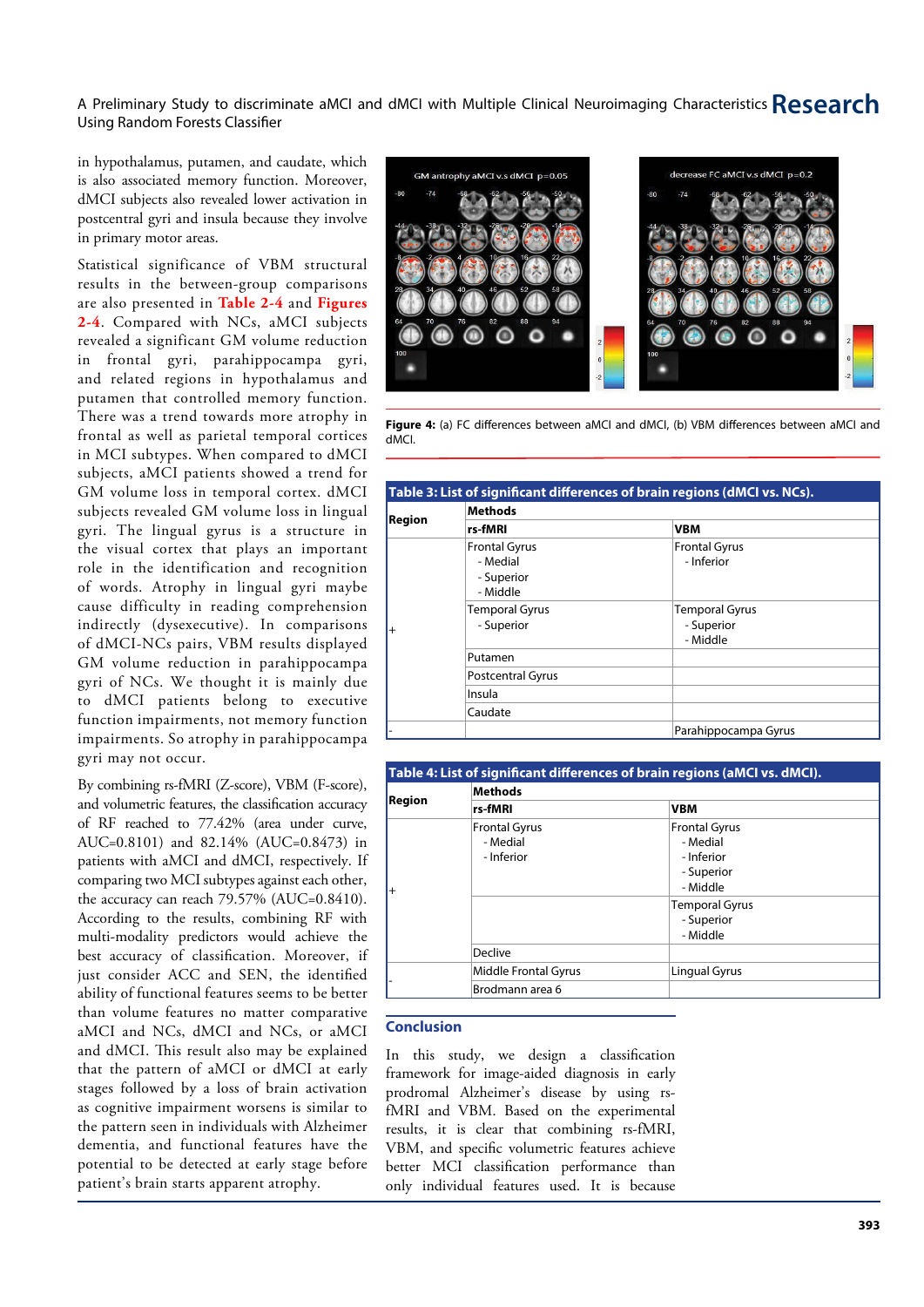# **Research** Yang

| Table 5: List of all training features.                                  |                                                                          |                                                                          |  |
|--------------------------------------------------------------------------|--------------------------------------------------------------------------|--------------------------------------------------------------------------|--|
| <b>Features</b>                                                          |                                                                          |                                                                          |  |
| rs-fMRI (Z-score)                                                        | <b>VBM (F-score)</b>                                                     | <b>Volume of tissue</b>                                                  |  |
| <b>Frontal Gyrus</b><br>- Medial<br>- Inferior<br>- Superior<br>- Middle | <b>Frontal Gyrus</b><br>- Medial<br>- Inferior<br>- Superior<br>- Middle | <b>Frontal Gyrus</b><br>- Medial<br>- Inferior<br>- Superior<br>- Middle |  |
| <b>Temporal Gyrus</b><br>- Superior<br>- Middle                          | <b>Temporal Gyrus</b><br>- Superior<br>- Middle                          | <b>Temporal Gyrus</b><br>- Superior<br>- Middle                          |  |
| Putamen                                                                  | Putamen                                                                  | Putamen                                                                  |  |
| Hypothalamus                                                             | Hypothalamus                                                             | Hypothalamus                                                             |  |
| Declive                                                                  | <b>Declive</b>                                                           | Declive                                                                  |  |
| Caudate                                                                  | Parahippocampa Gyrus                                                     | Caudate                                                                  |  |
| Postcentral Gyrus                                                        | Lingual Gyrus                                                            | Parahippocampa Gyrus                                                     |  |
| Insula                                                                   |                                                                          | Postcentral Gyrus                                                        |  |
|                                                                          |                                                                          | Lingual Gyrus                                                            |  |
|                                                                          |                                                                          | Insula                                                                   |  |

| <b>Table 6: Classification results.</b> |         |               |         |        |
|-----------------------------------------|---------|---------------|---------|--------|
| Proportion                              | rs-fMRI | VBM           | Volumes | Mixed  |
|                                         |         | aMCI from NCs |         |        |
| ACC (%)                                 | 72.58   | 67.86         | 65.16   | 77.42  |
| SEN (%)                                 | 71.75   | 70.37         | 69.84   | 82.31  |
| <b>SPEC (%)</b>                         | 69.35   | 73.05         | 70.61   | 72.00  |
| <b>AUC</b>                              | 0.7142  | 0.7164        | 0.6898. | 0.8101 |
|                                         |         | dMCI from NCs |         |        |
| ACC (%)                                 | 78.57   | 64.27         | 53.57   | 82.14  |
| SEN (%)                                 | 79.62   | 68.02         | 57.69   | 85.19  |
| <b>SPEC (%)</b>                         | 81.71   | 67.31         | 69.05   | 87.80  |
| <b>AUC</b>                              | 0.8092  | 0.6714        | 0.5649  | 0.8473 |
| aMCI from dMCI                          |         |               |         |        |
| ACC (%)                                 | 77.78   | 62.71         | 62.90   | 79.57  |
| SEN (%)                                 | 75.00   | 65.38         | 69.70   | 83.96  |
| <b>SPEC (%)</b>                         | 80.93   | 70.81         | 61.02   | 88.24  |
| <b>AUC</b>                              | 0.7931  | 0.6493        | 0.6466  | 0.8410 |

multiple imaging modalities can provide complementary information to increase the classification accuracy. For the future work, we will increase the size of the dataset to support the outcome of this experiment. In addition, according to the classification results, MCI is apparently similar between normal aging and dementia. Therefore, more features should be investigated to improve the classification performance. For example, DTI can be used to assess the fiber integrity. Electroencephalography (EEG) and cerebrospinal fluid biomarkers can also be added to improve classified accuracy.

This information will help us to improve the outcome of diagnosing neurodegenerative diseases and provide clinically useful information at the large-scale population based screening studies. The results would be helpful for prognosticating disease progression and providing an objective evaluation of cognitive rehabilitation treatments for dementing illness.

#### **Acknowledgment**

*The work was partly supported by Ministry of Science and Technology, Republic of China, under Grant NSC102-2221-E-182-015- MY3, MOST104-2221-E-182-023-MY2 and Chang Gung Memorial Hospital with Grant No. CMRPD270053, CMRPD2C0041, CMRPD2C0042, CMRPD2C0043.*